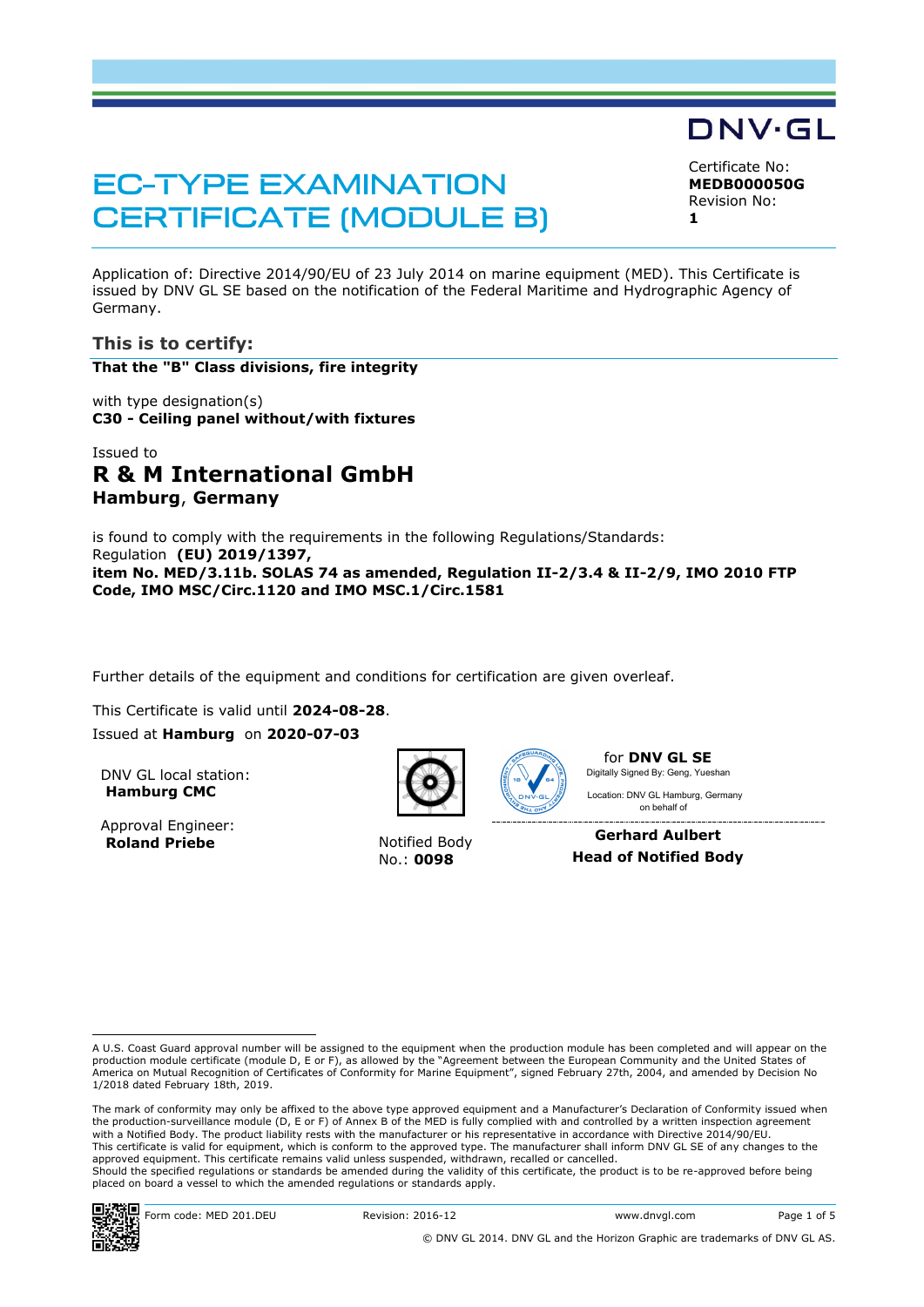# **Product description**

"C30 - Ceiling panel without/with fixtures"

Ceiling panels consisting of 29 mm mineral wool covered with 0.6 mm steel sheets on the exposed side and 0.5 mm steel sheets on the unexposed side. The panels are joined to each other with tongue and groove and secured by screws. The mineral wool is fixed to the steel sheets with adhesive of approved type.

For the ceiling core isulating material, one of the following mineral wool types may be installed:

- Tizol-Flot Lamella 150 from Tizol with nominal density of 150 kg/m<sup>3</sup> (as tested);
- SeaRox SL 445 from Rockwool International A/S with nominal density of 150 kg/m<sup>3</sup> (acc. to Assessment no. 20140344);
- ABM-SR 150 from Shanghai ABM Rockwool Co., Ltd. with nominal density of 150 kg/m<sup>3</sup> (acc. to Assessment no. 20151290).

Total panel thickness: 30 mm.

Following optional installations may be included according to test report PGA10383:

#### **Installation 1 "Loudspeaker"**

A loudspeaker model LUNA DL8GH is mounted in the panel in a Ø93 mm cut-out with two spring steel clips. On the unexposed side of the panel the cut-out and the loudspeaker are covered with a cover box having external dimensions of 200 mm x 200 mm (length x width), with a height of 34 mm (excluding thickness of insulation material) as well as 25 mm outer bend along the edges for fixing to the ceiling panel with steel screws. The cable transit is sealed with Rokumarine sealing. Further details acc. to drawing No. SD-30MM+FIXTURES\_FIRETEST\_11.2013\_05-9.

#### **Installation 2 "Downlight Type 1"**

A downlight model LightPartner DL04 is mounted in the panel in a Ø68 mm cut-out with three spring steel clips. On the unexposed side of the panel the cut-out and the downlight are covered with a cover box having external dimensions of 200 mm x 200 mm (length x width), with a height of 34 mm (excluding thickness of insulation material) as well as 25 mm outer bend along the edges for fixing to the ceiling panel with steel screws. The cable transit is sealed with Rokumarine sealing. Further details acc. to drawing No. SD-30MM+FIXTURES\_FIRETEST\_11.2013\_06-9.

#### **Installation 3 "Downlight Type 2"**

A downlight model Glamox DLT RT(M) FR is mounted in the panel in a 579 mm x 277 mm cut-out with four steel wings from the unexposed side with the cover plate on the exposed side clipped on along the edges. On the unexposed side of the panel the cut-out and the downlight are covered with a cover box having external dimensions of 700 mm x 540 mm (length x width), with a height of 74 mm (excluding thickness of insulation material) as well as 25 mm outer bend along the edges for fixing to the ceiling panel with steel screws. The cable transit is sealed with Rokumarine sealing. Further details acc. to drawing No. SD-30MM+FIXTURES\_FIRETEST\_11.2013\_07-9.

Cover box used in installations 1 to 3 is manufactured by 0.6 mm thick steel sheet and insulated with 6 mm thick Glasroc F Multiboard with nominal density of 1000 kg/m<sup>3</sup> which is glued to the box with approved adhesive. For each cover box, 25 mm outer bends are arranged along all edges for fixing the box to the ceiling panel. Between the 25 mm outer bends and the ceiling panel, 6 mm thick strips (made by Glasroc F Multiboard) are fixed with approved adhesive. For insulation of the cover box the following materials may be also used (acc. to Assessment 20150182):

- "Promaxon Type A" with density of 850 kg/m<sup>3</sup> and thickness of 8 mm or
- "Promina®M" with density of 1000 kg/m<sup>3</sup> and thickness of 6 mm,

both manufactured by Promat Research and Technology Centre NV.

#### **Installation 4 "Smoke detector"**

A smoke detector model Siemens SD230N is mounted in the panel in a Ø24 mm cut-out by means of an adaptor and is fixed with two screws. The hole is sealed with Rokumarine sealing. Further details acc. to drawing No.SD-30MM+FIXTURES\_FIRETEST\_11.2013\_09-9.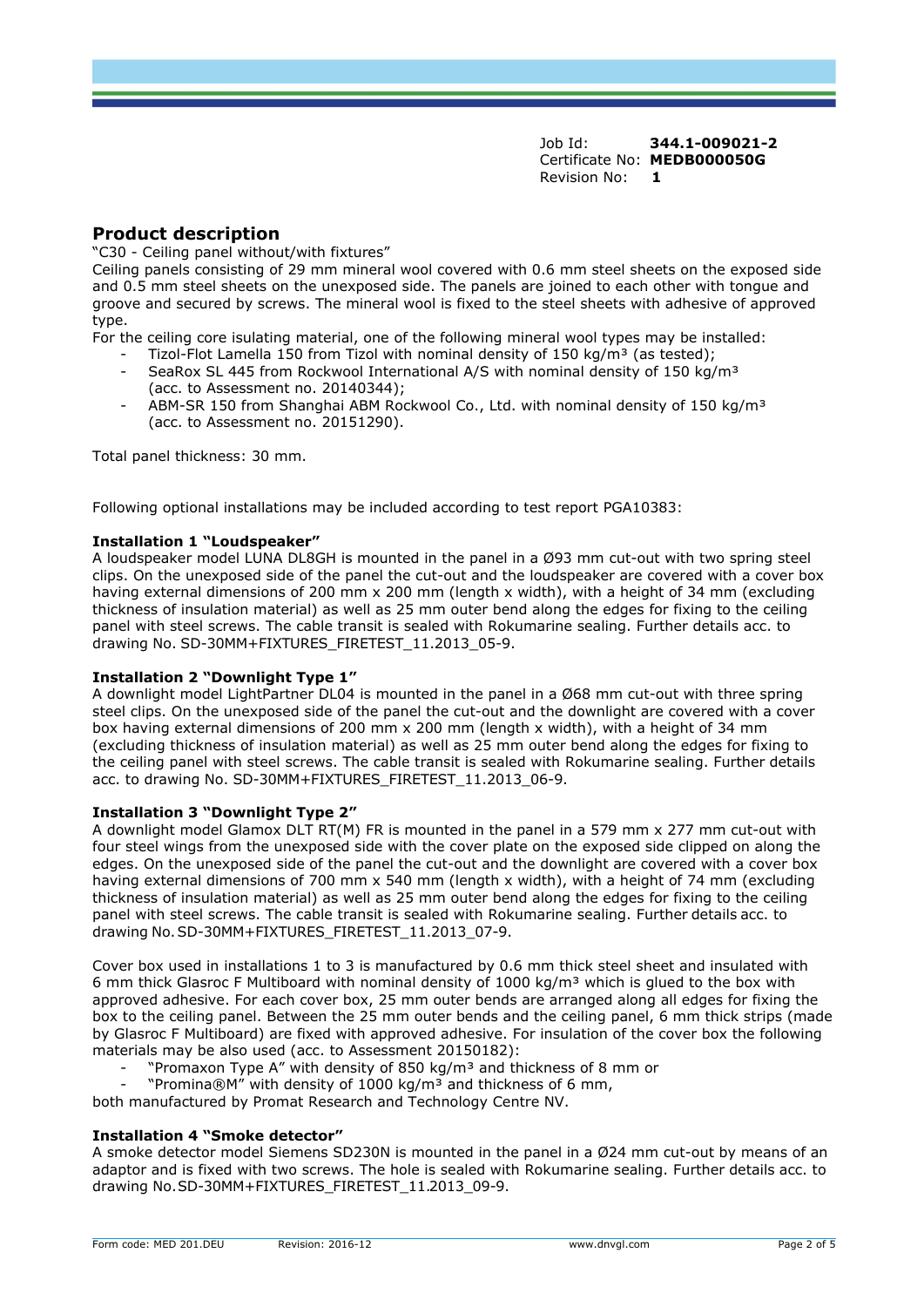Following optional installations may be included according to test report PGA11233A:

#### **Installation 5 "AC Unit with hatch"**

The hatch with the clear opening of 494 mm x 507 mm is mounted across two panels in 550 mm x 550 mm cut-out. Both panels are mounted with a reinforcing U-profile of specification 30 mm x 28.5 mm x 30 mm made by 1.5 mm thick steel arranged at the entire length of the panels. The hatch is made by 27 mm thick Tizol-Flot (density 150 kg/m<sup>3</sup>), with 1.5 mm thick steel sheet glued on the exposed side and 0.5 mm thick steel sheet glued on the unexposed side of the hatch, and is reinforced inside with a steel framework of specification 230 mm x 230 mm x 26 mm made by 1.5 mm thick steel. The Z-shaped steel frame of specification 35 mm  $\times$  36.5 mm  $\times$  16.5 mm made by 1.5 mm thick steel sheet is mounted in the panel opening from the exposed side of the hatch. The clamping L-profile is mounted from the unexposed side on top of the panel opening and is insulated with one layer of 11 mm thick and 35 mm wide Tizol-Flot (density 150 kg/m<sup>3</sup>) fastened to the ceiling panels with aluminium tape. The Z- and the L-profiles are fixed together with steel screws along all four sides. The hatch is attached to the frame with a piano hinge fixed to the hatch as well as to the Z-frame with steel pop rivets and is furnished with two pivot locks positioned along the opposite edge of the hatch. The hatch is manufactured with an opening of Ø198 mm at the centre for the ventilation unit. The ventilation unit is mounted on top of the hatch on two steel L-bearings 60 mm x 30 mm x 3 mm which are mounted to a support U-profile 2.0 mm x 20 mm x 35 mm x 20 mm with two M8 x 15 steel bolt/nut. The ends of the two support U-profiles are welded to the Z-frame profile. At one end the AC-Unit is mounted with Ø80 mm pipe and Ø110 mm adaptor. The pipe is mounted to the ceiling panels by means of a steel holder fixed with steel screws to each panel. A diffuser 600 mm  $\times$  600 mm  $\times$  1.0 mm enamelled steel is fixed to the hatch with steel crews on the exposed side. For further details see drawings Nos. C30-WITH-FIXTURES\_FIRETEST\_05.2018\_ 01-15, 10-15, 11-15 and 12-15.

#### **Installation 6 "Downlight Disc lamp"**

A down light model Örsjö Disc lamp is mounted in the panel in a Ø20 mm cut-out and is fixed to the ceiling panel by means of the cable and a cable sleeve type TXOI. The cut-out is filled out with sealing material SikaFiresil Marine N and the sealing is also added on top of the panel around the cable. Further details acc. to drawing No. C30-WITH-FIXTURES\_FIRETEST\_05.2018\_8-15.

#### **Installation 7 "Sprinkler HI-Fog DAVX"**

A sprinkler model HI-FOG Davx is mounted on the exposed side of the ceiling panel in a Ø28 mm cut-out. The sprinkler is mounted with a pipe which is fixed to the ceiling panel by means of a holder with steel screws. The cut-out is filled out with sealing material SikaFiresil Marine N and the sealing is also added on top of the panel covering the union nut. Further details acc. to drawing No. C30-WITH-FIXTURES\_FIRETEST\_05.2018\_9-15.

#### **Installation 8 "Loudspeaker G-SPK-12"**

A loudspeaker model G-SPK-12 is mounted in the ceiling panel in Ø70 mm cut-out and is fixed to the exposed side of the ceiling panel with steel screws. On the unexposed side of the panel the entire loudspeaker is covered with a cover box. The edges of the box are bent 90° outwards approx. 25 mm, and they are fixed to the ceiling panel all the way around with 50 mm wide aluminium duct tape. The dimensions of the cover box without the 25 mm bent are 150 mm x 150 mm x 90 mm. Further details acc. to drawing No. C30-WITH-FIXTURES\_FIRETEST\_05.2018\_5-15.

#### **Installation 9 "Loudspeaker G-SPK-11"**

A loudspeaker model G-SPK-12 is mounted in the ceiling panel in Ø138 mm cut-out and is fixed to the exposed side of the ceiling panel with steel screws and additionally mounted with a cover. On the unexposed side of the panel the entire loudspeaker is covered with a cover box. The edges of the box are bent 90º outwards approx. 25 mm, and they are fixed to the ceiling panel all the way around with 50 mm wide aluminium duct tape. The dimensions of the cover box without the 25 mm bent are 285 mm x 265 mm x 135 mm. Further details acc. to drawing No. C30-WITH-FIXTURES\_FIRETEST\_05.2018\_4-15.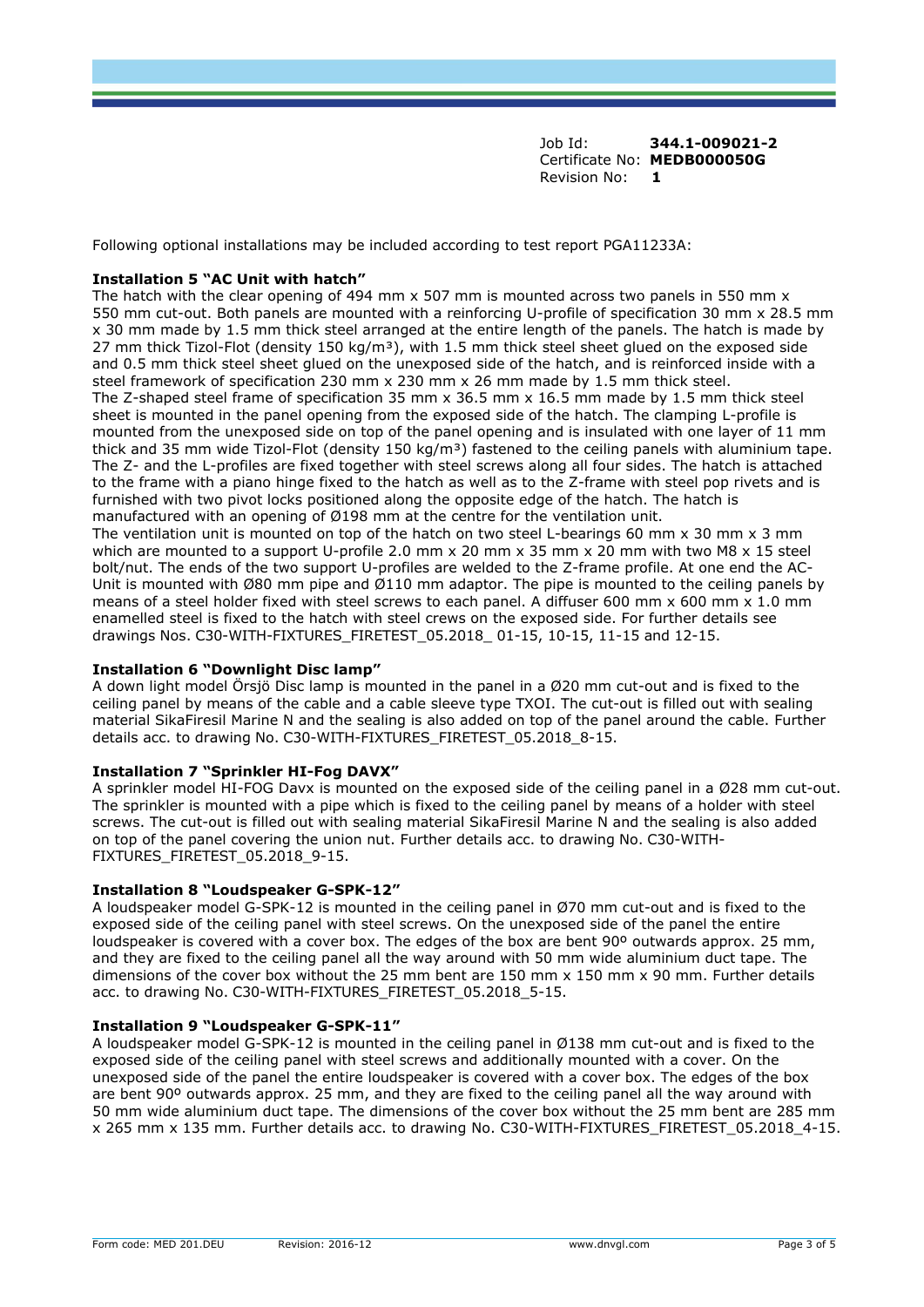#### **Installation 10 "Downlight DL60-R92H"**

A down light model DL60-R92H is mounted in the 30 mm thick ceiling panel in a Ø92 mm cut-out. The downlight is mounted in the ceiling panel by means of three suspension brackets. The suspension brackets are a part of the light box and are resting on top of the ceiling panel. The cover plate on the exposed side is clipped on along the edges. On the unexposed side of the panel the entire downlight was covered with a cover box. The edges of the box are bent 90° outwards, 25 mm, and they are fixed to the ceiling panel all the way around with 50 mm wide aluminium duct tape. The dimensions of the cover box without the 25 mm bent are 365 mm x 220 mm x 145 mm. Further details acc. to drawing No. C30- WITH-FIXTURES\_FIRETEST\_05.2018\_6-15.

#### **Installation 11 "Downlight DL60-RF155"**

A down light model DL60-RF155 is mounted in the 30 mm thick ceiling panel in a Ø155 mm cut-out. The downlight is mounted in the ceiling panel by means of three suspension brackets. The suspension brackets are a part of the light box and are resting on top of the ceiling panel. The cover plate on the exposed side is clipped on along the edges. On the unexposed side of the panel the entire downlight was covered with a cover box. The edges of the box are bent 90° outwards, 25 mm, and they are fixed to the ceiling panel all the way around with 50 mm wide aluminium duct tape. The dimensions of the cover box without the 25 mm bent are 480 mm x 220 mm x 145 mm. Further details acc. to drawing No. C30- WITH-FIXTURES\_FIRETEST\_05.2018\_7-15.

The soft cover box in installations 8, 9, 10 and 11 is formed from 3 mm thick aluminium coated needle mat of type VitriBond Marine (with nominal density of 220 kg/m<sup>3</sup> and manufactured by Culimeta Textiles-Technologie GmbH).

For further details, please see under Type Examination documentation below.

#### **Application/Limitation**

Approved for use as a horizontal fire retarding division of continuous class B-15. With a minimum distance between exposed side of the ceiling and the A-Class structural steel deck of 300 mm, the whole construction may be regarded as a horizontal fire retarding division of Class A-30.

Maximum panel size: 1200 mm x 3000 mm (width x length) - see test report no. PGA11552A from DBI.

The insulation materials and adhesives used have to be approved according to the Marine Equipment Directive and bear the Mark of Conformity. This requirement may also be applicable for surface materials used, if required by relevant rules and regulations.

Each product is to be supplied with its manual for installation, use and maintenance.

#### **Type Examination documentation**

Test report nos. PGA10352 dated 7 th of October 2013 (basic ceilingwithout fittings), PGA10383 dated 22<sup>nd</sup> of May 2014 and PGA11233A dated 2<sup>nd</sup> of July 2018 (ceilings with fitings) and PGA11552A dated 20<sup>th</sup> September 2019 (max. panel 3 m and continuous ceiling) all issued by DBI - Danish Institute of Fire and Security Technology, Hvidovre, Denmark.

Assessments nos. 20150182 dated  $7<sup>th</sup>$  of July 2015, 20140344 and 20151290 both dated 22<sup>nd</sup> of July 2019 all issued by MPA Dresden (Fire Test Laboratory) Germany.

#### **Tests carried out**

Tested according to IMO Res. MSC.307(88) – 2010 FTP Code, Annex 1, Part 3 and Part 3, Appendix 4.